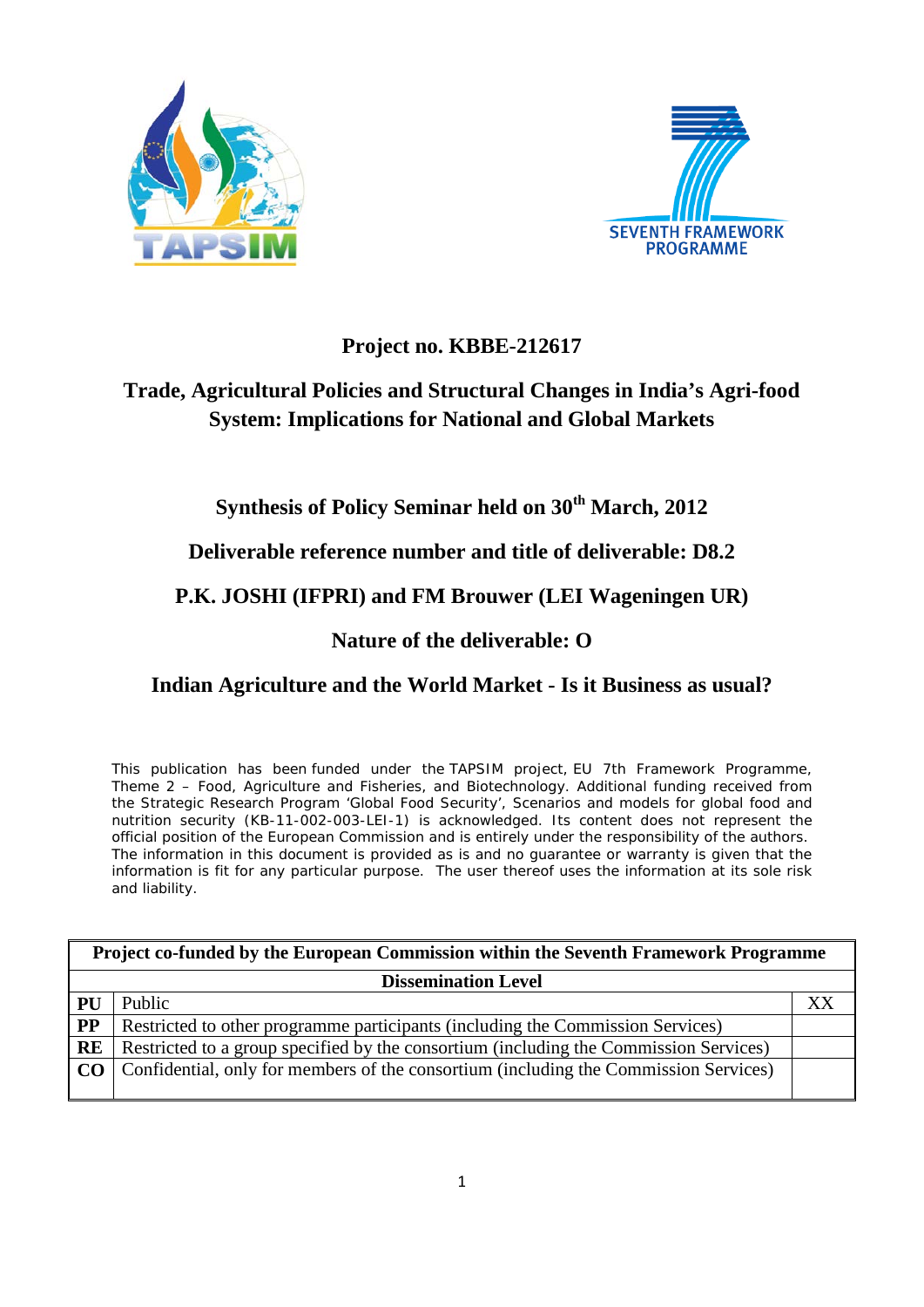# **Table of Contents**

| Food demand and supply projections and international trade of agricultural commodities in India. 6 |
|----------------------------------------------------------------------------------------------------|
|                                                                                                    |
| Dairy in India-EU: prospects for the two largest dairy producers in the world  10                  |
|                                                                                                    |
|                                                                                                    |
|                                                                                                    |
|                                                                                                    |
|                                                                                                    |
|                                                                                                    |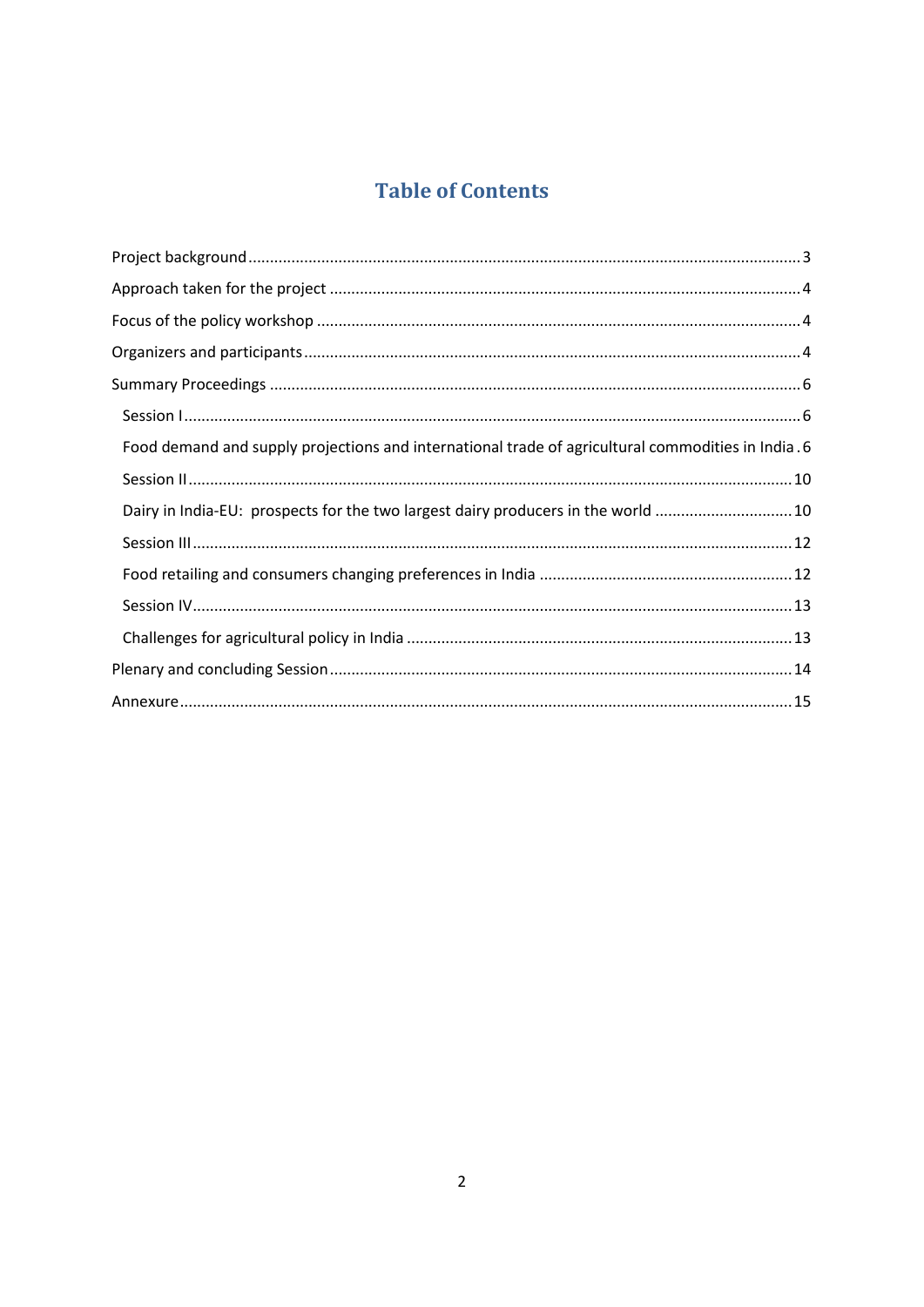# Indian agriculture and the world market is it Business as usual?

# <span id="page-2-0"></span>**Project background**

Trade, Agricultural Policies and Structural Changes in India's Agri-food system: Implications for National and Global Markets (TAPSIM) is a four year long collaborative project between India and the European Union (EU), which was started in September 2008. Its primary objective is to study the impact of domestic structural changes and trade agreements of India with the European Union. In this regard, the project has traced the overall macroeconomic and trade policies in India since 1980. The trends in Indian agricultural trade have been studied and issues related to comparative advantage of India over other countries in agricultural commodities have been reviewed. The study has also identified the key processes of change and its impact on the agri-food sector of India. In particular econometric analysis has been conducted to assess the consumers purchase behaviour in supermarkets with regard to products and the product attributes. Modelling tools will be developed for analysis of value chain, analysis of demand for and supply of agricultural commodities, and forecasting the impact of policies on future developments of agriculture in India till 2020, 2025 and 2030. The findings will be eventually disseminated within the research and policy makers and key stakeholders in the agri-food sector, both in India and the European Commission.

A policy workshop of the project was organized on  $30<sup>th</sup>$  March, 2012 to share the preliminary results with policy makers, professionals and corporate sector. This meeting was organised to explore various options of scenarios at national and global level. The workshop was organized by the International Food Policy Research Institute (IFPRI) along with project team members of different work packages from LEI, IAMO, IGIDR, CRPA and KULEUVEN (Europe).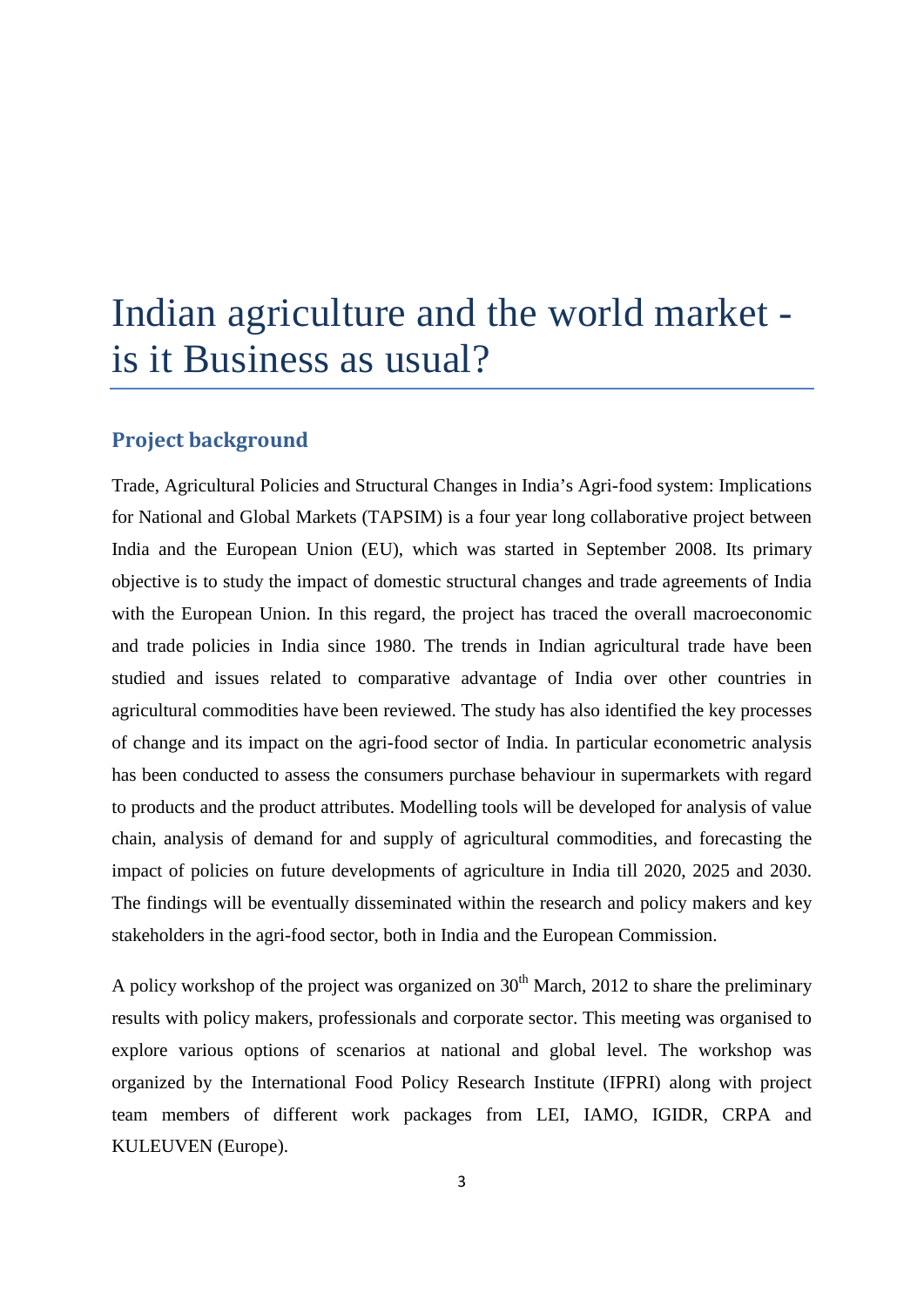# <span id="page-3-0"></span>**Approach taken for the project**

The project has implemented a program of research providing qualitative and quantitative analysis of future developments in Indian supply, demand and trade for main agricultural products. The actions implemented in this project include –

- Identifying the main drivers of change and their interaction, distinguishing between social, demographic, economic environmental and institutional factors
- Linking main drivers with agricultural and trade policies
- Analysing the position of agriculture in India during the period 2000-20
- Comparing supply, demand and trade in India with main producers of the world market with emphasis on the relations between Europe and India.

## <span id="page-3-1"></span>**Focus of the policy workshop**

The workshop involved a brain storming session, focusing at the following specific points.

- Food demand and supply projections for India
- Key challenges for supply, demand and international trade of agricultural commodities
- Comparative perspective, trends and policy : European Union-India dairy sector
- Implications on trade agricultural products by unfolding revolution in organized retailing of food and grocery
- Challenges for agri-food policies during a decade of continued growth in the national economy

## <span id="page-3-2"></span>**Organizers and participants**

The policy meeting was organized by the International Food Policy Research Institute (IFPRI) at the National Agriculture Science Complex (NASC) Complex, PUSA, New Delhi. It was attended by 52 delegates, representing eminent policy researchers, policy advisors, professionals, corporate leaders, finance experts from different parts of the country. Dr P.K. Joshi welcomed the delegates and Dr Floor Brouwer (LEI) highlighted the project objectives and the structure of the policy workshop.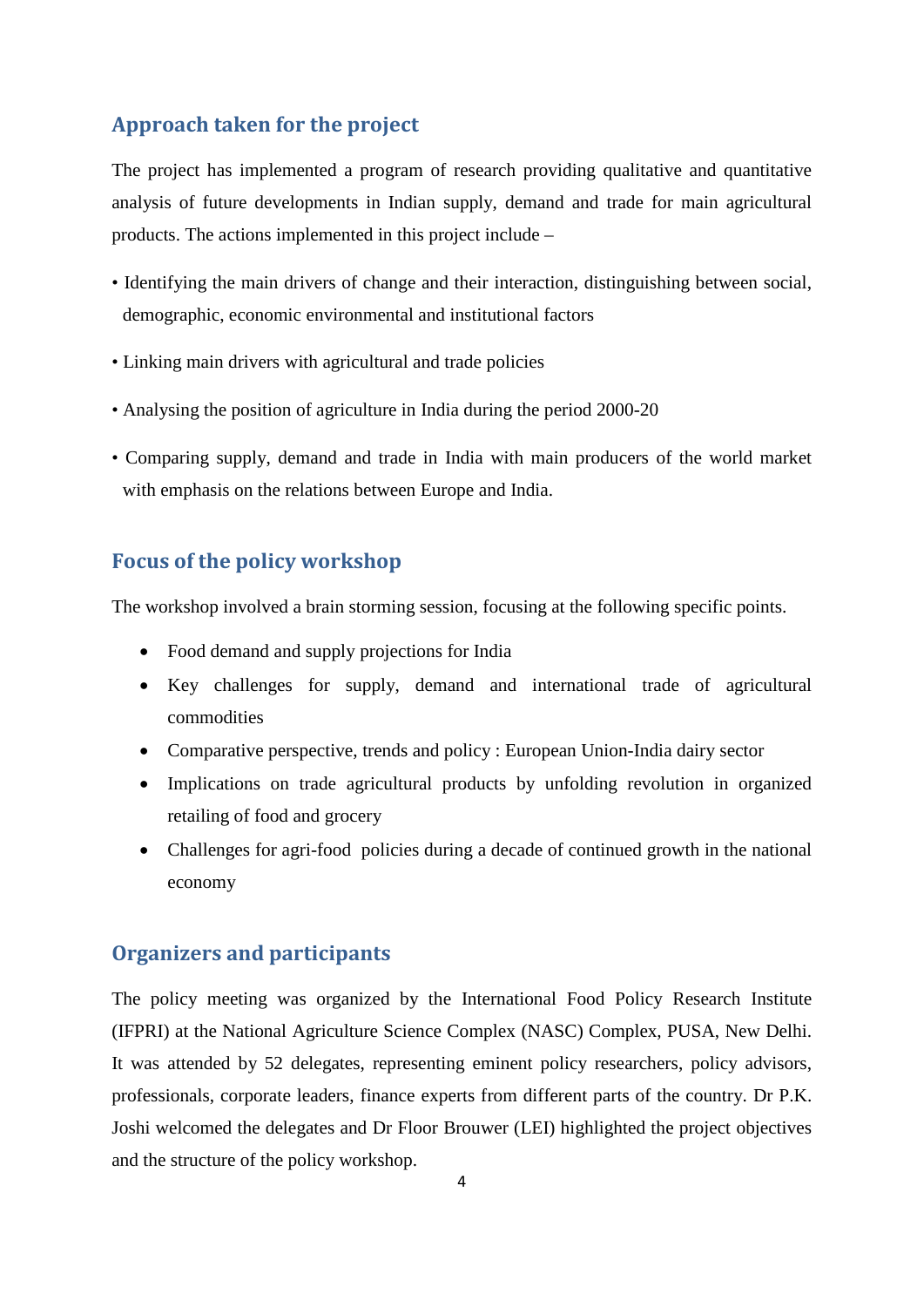Discussions were held in four sessions - (1) Food demand, supply projections and international trade agricultural commodities in India (2) Dairy in India and the European Union: prospects of the two largest dairy producers in the world (3) Food retailing and consumers changing preferences in India and (4) Challenges for agricultural policy in India.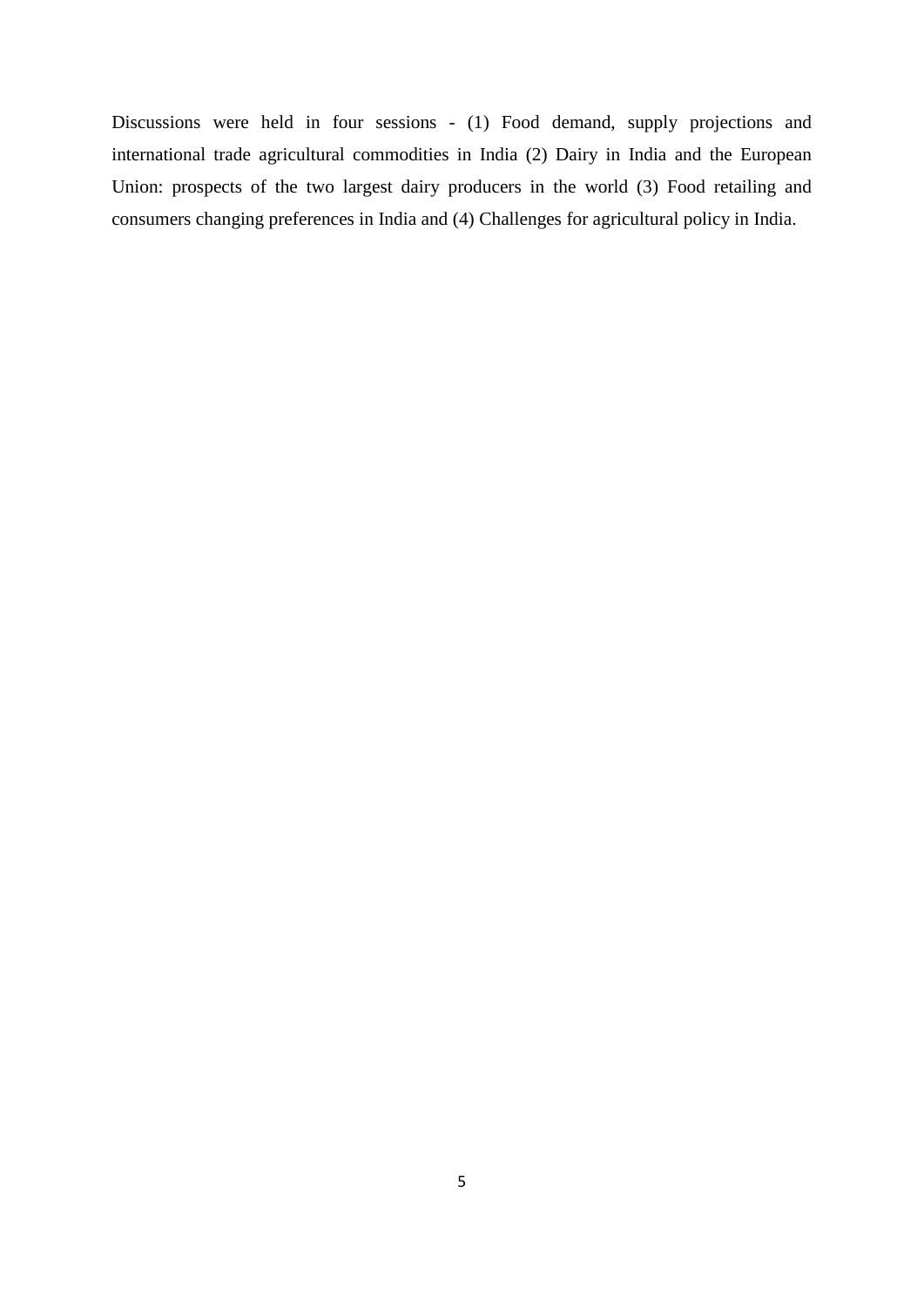## <span id="page-5-0"></span>**Summary Proceedings**

#### <span id="page-5-1"></span>**Session I**

## <span id="page-5-2"></span>**Food demand and supply projections and international trade of agricultural commodities in India**

This session was presided over by Dr R.B. Singh, President, National Academy of Agricultural Sciences (NAAS). In his opening remarks, he stressed the need for exploring and understanding the linkages between agricultural policies and their impact on supply and demand of food commodities. This was followed by two presentations, the first being on "Food demand and supply projections for India" by Dr P.K. Joshi, Director, IFPRI-South Asia. The second presentation was on "Supply, demand and international trade of agricultural commodities in India" by Dr Geert Woltjer, Professor, LEI.

## **Presentation 1 - Food demand and supply projections for India**

## *Objectives and methodology*

The broad objectives of Dr Joshi's presentation were (i) to understand the changing dietary patterns and the key sources of calorie intake in India, (ii) to estimate the demand of food commodities by 2020 and 2030 in India, iii) to estimate the supply of key food commodities by 2020 and 2030 and (iv) to determine whether India would be deficit or surplus in key food commodities by 2020 and 2030.

The methodology followed for estimating demand and supply projections employed comparison of demand and supply elasticities using various models (such as Linear Expenditure System, Almost Ideal Demand System, Quadratic Almost Ideal Demand System, Normalized Quadratic Demand System, Food Characteristic Demand system, Transcendental Logarithmic Demand System, IFPRI's IMPACT Model).

## *Demand projection, stages of demand projection and demand elasticities*

The approach employed specifically for estimation of demand projection, involved demand estimation for (i) direct and indirect household food, (ii) indirect demand such as for seed, feed, wastage and industrial uses and (iii) home away food demand by different consumers. Besides this, projections of urban and rural consumer population growth for 2030 were also made. Both these exercises were carried out in six regions across 35 Indian states. Further,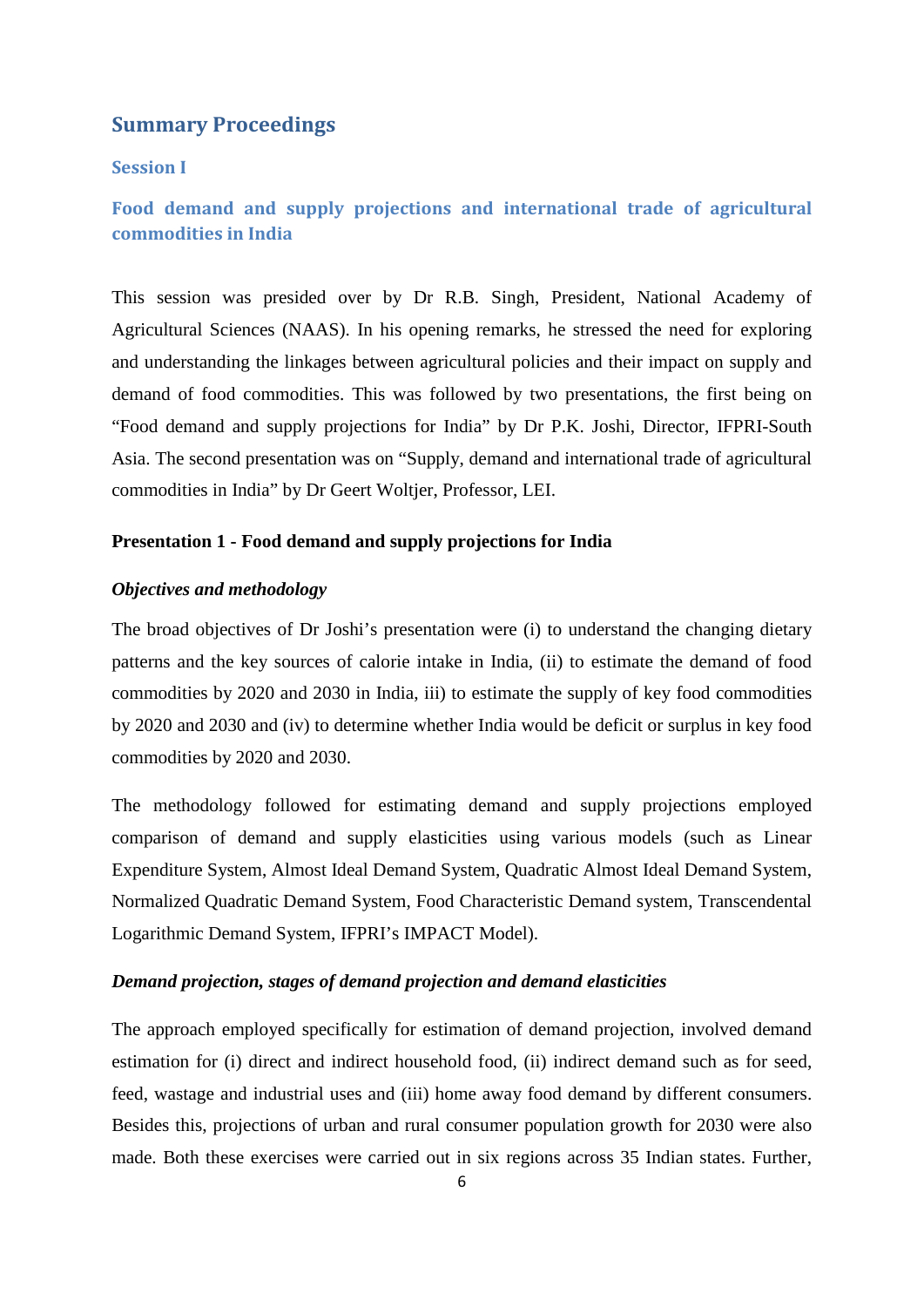the elasticities and stages of demand projections were investigated for different income groups (poor, middle income group and rich) and for 22 key commodities. The demand projections were made under three scenarios - (i) existing economic growth rate, (ii) when the economic growth rate would be 25 per cent higher than the existing growth rate, and (iii) economic growth rate would be 25 per cent lower than the existing growth rate. The income elasticities were studied by food characteristics demand system and disaggregated elasticities by state, domicile and income groups for each of the 22 commodities.

## *Supply projection*

As in the case of demand projections, the supply projections were also made under three scenarios - (i) input prices and their use as per the base line assumptions, (ii) 50 per cent highest total factor productivity growth than the base line assumption, and (iii) 50 per cent lower total factor productivity growth than the base line assumption.

# **Presentation 2 - Supply, demand and international trade of agricultural commodities in India**

## *Objectives and methodology*

A presentation was made on the results of the global model by Dr Geert with following objectives, (i) to determine the importance of India as an agricultural exporter in the future, (ii) to determine whether the Indian agricultural productivity would enable the boosting of the agriculture trade sector, (iii) to determine the growth of the agricultural sector in future.

The approach for this study involved two methods. The first method involved consideration of only net trade (supply-demand) while the second involved consideration of world prices as well as world market. The primary difference between this study and the former is that this study considers the world prices and world market scenario. The GTAP database was aggregated to 32 sectors and 22 regions in the world and includes data taken from the Modular Applied General Equilibrium Tool (MAGNET). His results were based on growth rates of different sectors or agriculture products, with the assumption that the Indian GDP will grow at 6, 8 and 10 per cent.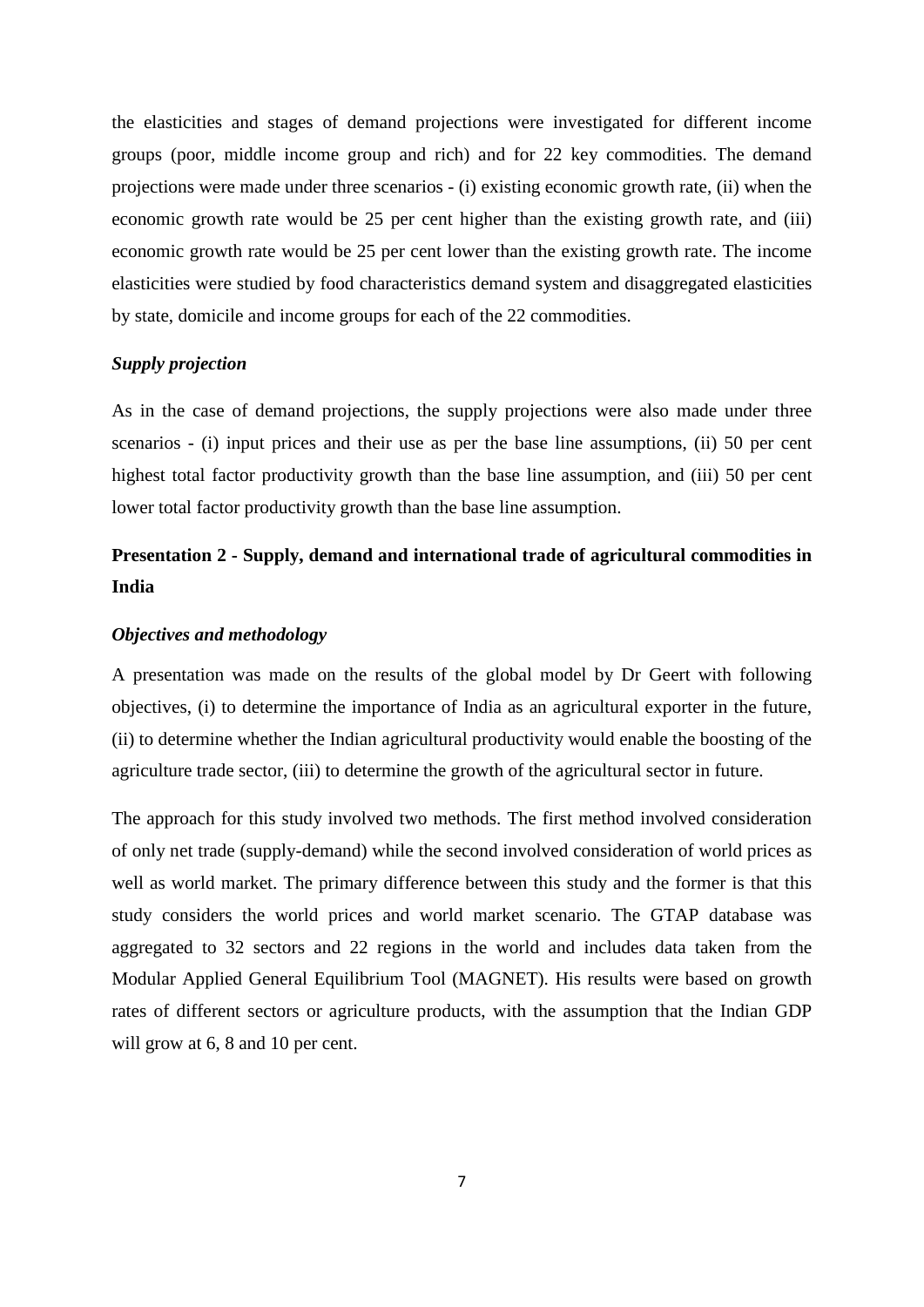#### **Key message (Presentation 1 and 2)**

It was projected that the annual per capita demand for cereals is either stagnating or declining but increasing for high value commodities among rich and poor consumers in rural as well as urban rural areas. The study concluded that India would be comfortable in food grain demand and supply by 2020 and 2030. However, India may be deficit in edible oils and pulses. India's surplus and deficit will have implications on global trade and prices. It was shown that for all three GDP growth rates, the GDP shares will increase only in service sector but not in agriculture and industry sectors.

Projections indicate that as far as crops are concerned, all will show an increase in production with maximum increase in case of cotton followed by other crops, sugarcane, oilseeds and wheat. The growth in rice and other grain crops will be relatively lower. For example in cotton, with GDP increase of 6, 8 and 10 per cent, the production of cotton will rise by 4.2, 5.9 and 7.7 per cent respectively. On the other hand the corresponding figures for rice would be 0.9, 1.2 and 1.5 per cent respectively. Considering the growth in production of animal products (2010-2020), the poultry/pork sector will witness the highest growth, with the growth at with 6, 8, 10 per cent GDP being 2.5, 3.5, 4.5 per cent respectively. The study also presented that growth of exports will be negative even at all three different rates viz. 6, 8, 10 per cent in 2010-2020 with - 2.2, -1.6, -0.7 per cent respectively in agriculture sector. And this will affect results in growth of imports in agriculture at 6, 8 and 10 per cent GDP as 10.6, 11.2 and 12.2 per cent respectively.

Service sector will witness the highest growth in comparison to other two sectors, viz. agriculture and industry. It was also observed that livestock net exports of production will be highest for cattle/sheep/goat by 2020. Dr Geert's presentation concluded that the importance of India as an agricultural exporter will not increase and that the country will however be a big importer for agricultural products. Therefore, only raising agricultural productivity can change the picture like by making agricultural sector more attractive for farmers. He concluded that influence on the Indian agriculture depends on the extent to which agriculture is included in the growth process.

Discussant Dr Manoj Panda, Director, Center for Economic and Social Studies (CESS) commented on the gap analysis conducted in the study. Dr A. Ganesh Kumar inquired on the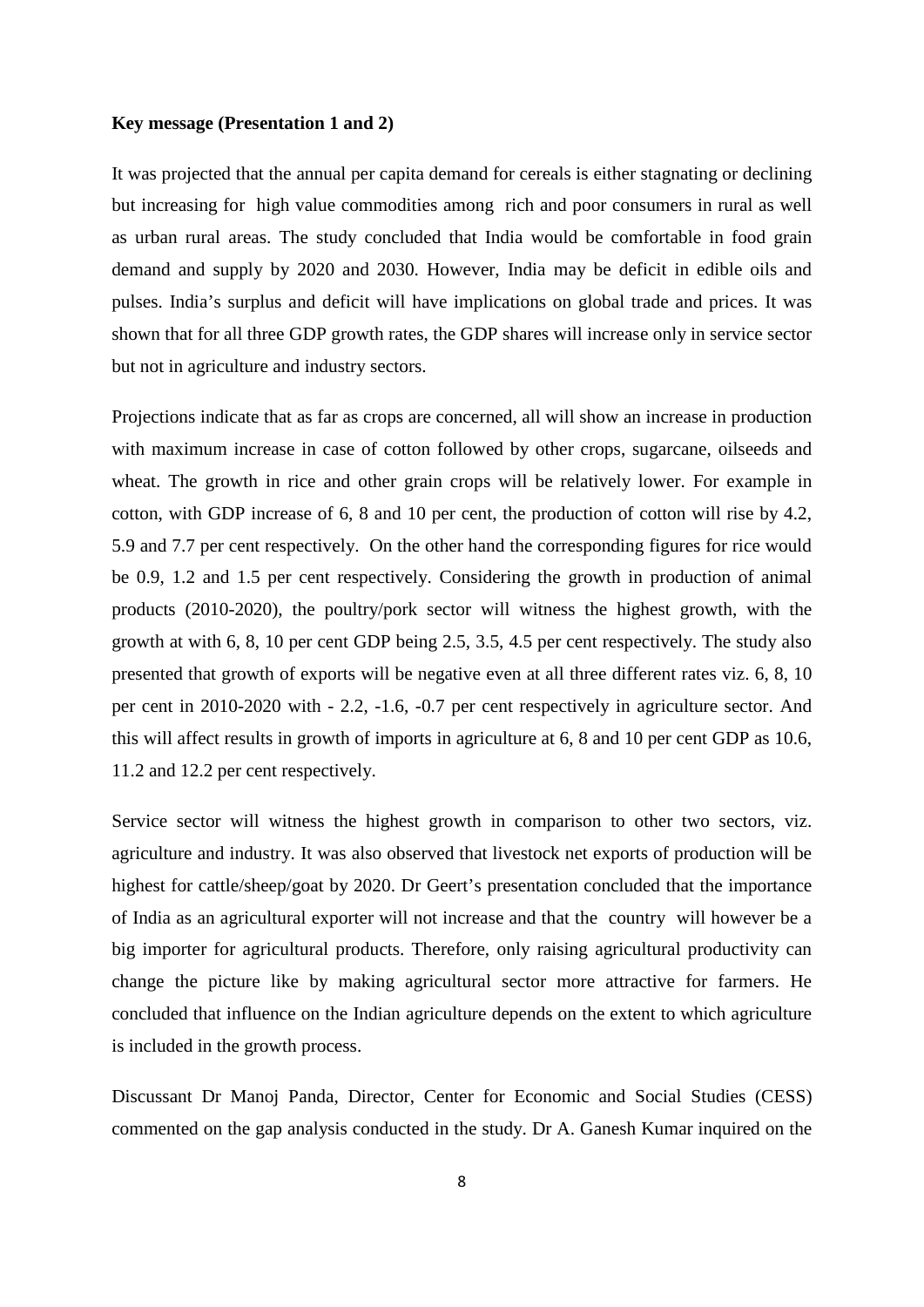reliability of the projections done in the study. Dr Shashanka Bhide expressed doubts on GTAP model as he noted industrial sector is a bit overestimated as from last 20 years rate has been ranging from 20 per cent to 28 per cent. Dr R.B. Singh suggested that the study should go beyond assessing calorie intake and examine the issue of nutritional values which are important for human being. He also suggested that the study should also assess how farmers at the end would be benefitted when it comes to getting the prices.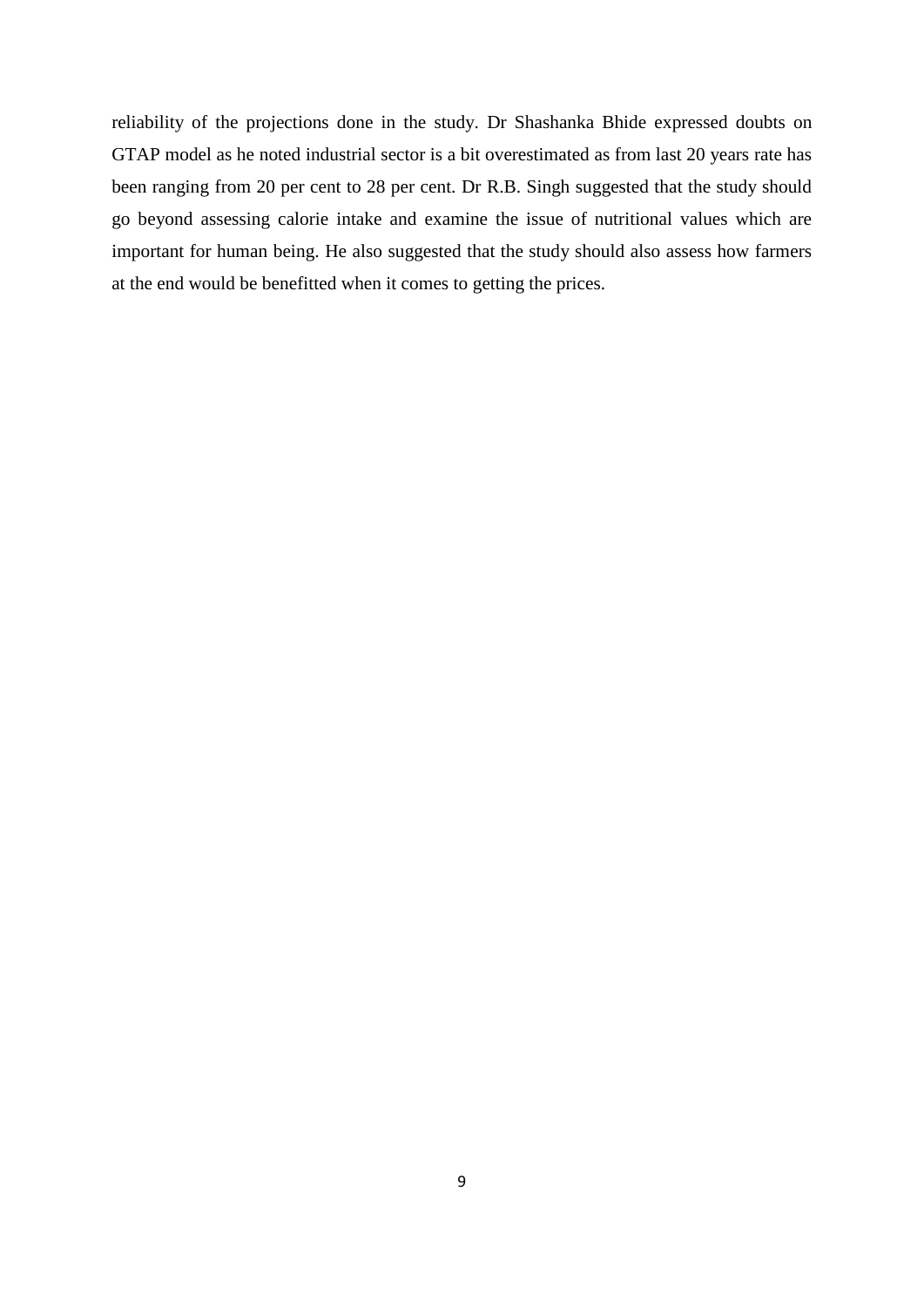#### <span id="page-9-0"></span>**Session II**

## <span id="page-9-1"></span>**Dairy in India-EU: prospects for the two largest dairy producers in the world**

The session was chaired by Dr R.B. Singh and the presentation was made by Dr Roel Jongeneel, Professor, LEI on prospects for dairy in India and the European Union. The presentation focused on the changing structure of the dairy sector in European Union and India. The objective of the study was to analyse how the European Union and India affect the world market (agricultural and trade policy choices) and how are they in turn affected by the world market.

The trends in milk production in India and European Union were presented. The approach taken for both the countries, involved analysis of milk supply and demand as a function of milk yield and herd size of animals for the former and domestic and foreign demand and public and private stocks for the latter, and the impact of agricultural and trade policies on these two aspects.

With respect to the European Union, Dr Roel highlighted the important role that food safety standards. Besides this he dwelt on the possibly prohibitive nature of high import tariffs as well as the export refunds which support the milk price in the European Union. Similarly, in the Indian context, he presented the importance of agricultural policy, trade policy and food safety standards and laws.

#### **Key message**

The presentation concluded that European Union is normally not competitive at world market prices. India however has some competitiveness with the neighbouring markets. Besides this, it also emerged that India and European Union are world's largest dairy producers and for both countries domestic markets are highly important; while the European Union is dominant dairy exporter, India aims to preserve its self-sufficiency. It was also noted that tariffs, especially bound tariffs are high for both European Union and India but applied tariffs (India) or export refunds (EU) are much lower.

Discussant Dr. Pratap. S. Brithal, Principal Scientist, NCAP, suggested that India needs to give more focus on buffalo and increase investment in livestock sector, insurance facilities for its improvement. Dr Purvi Mehta, Head-Asia Region, ILRI pointed out that higher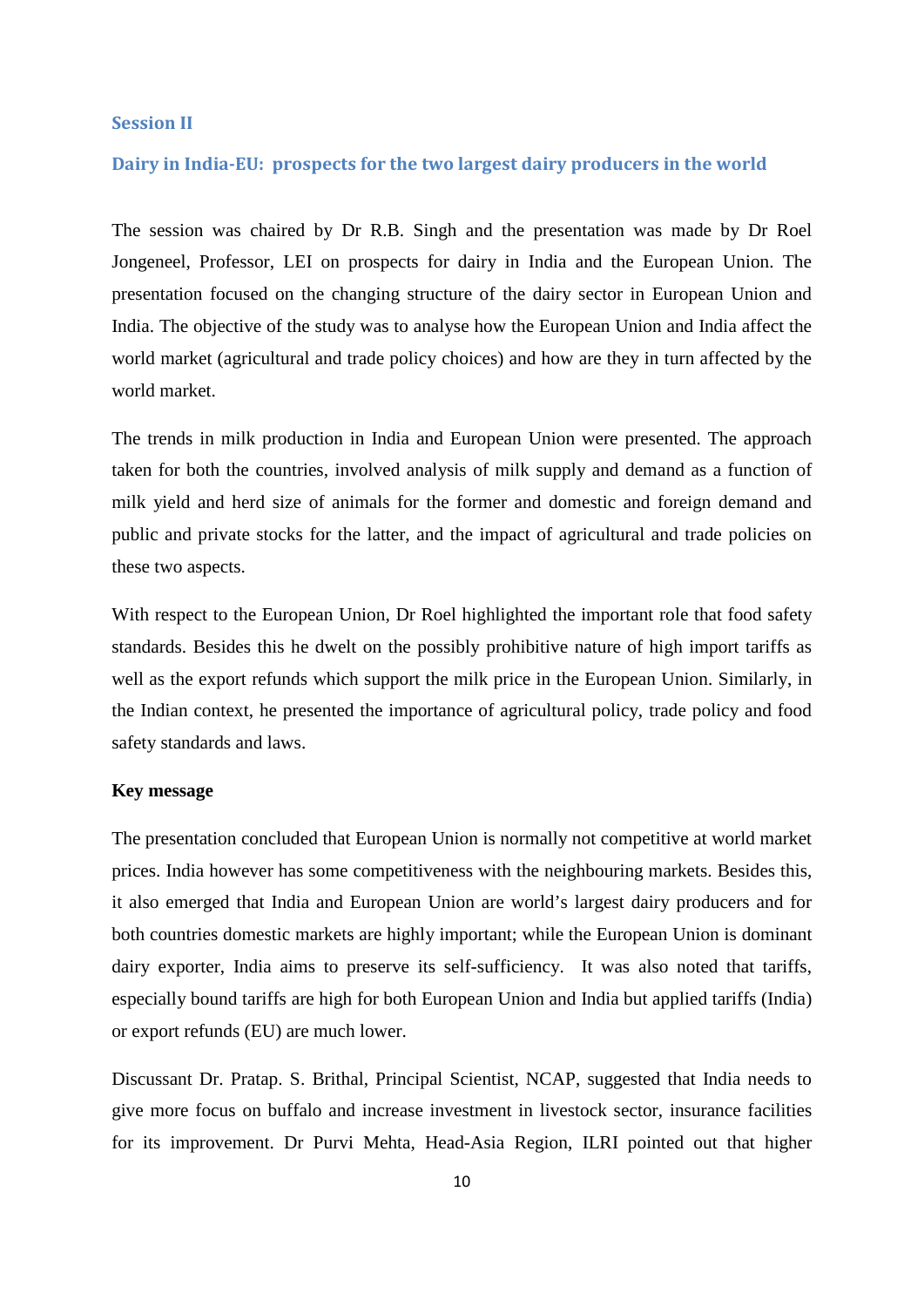emphasis is needed for processing than production. She also suggested that the focus should be given for preservation of surplus milk in order to avoid wastage. Dr K. S. Ramchandra, Technical Expert, NRAA addressed the general overview of Indian dairy sector, including production, consumption, per capita availability, livestock composition. Dr A.K. Bandhopadhya, Chairman, IDA (East Zone) agreed with the comments addressed by Dr Pratap S. Brithal and suggested that investments should be increased in the livestock sector for its higher growth.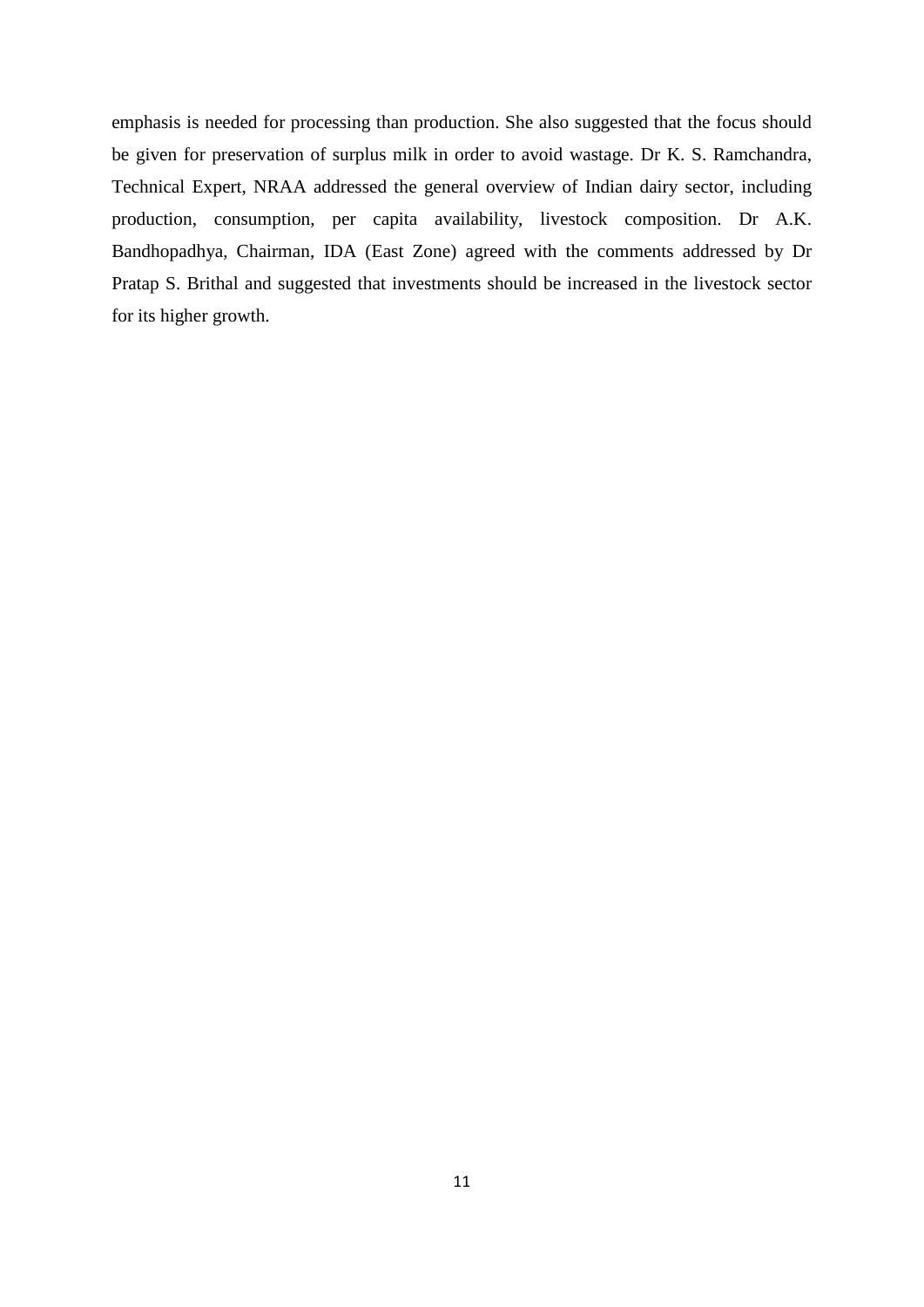## <span id="page-11-0"></span>**Session III**

## <span id="page-11-1"></span>**Food retailing and consumers changing preferences in India**

This Session was chaired by Dr Ramesh Chand, Director, NCAP. Dr Devesh Roy, Research Fellow, IFPRI, gave the presentation on retailing in India. He argued that the Indian food marketing is transforming and modernizing with the evolution of modern food retailing. Within organized retail, grocery, fruits, vegetables, dairy and processed commodities segments have been growing, although the exact numbers on its growth differ widely (16-50 per cent). It was noted that in the recent years the concept for shopping has altered with its scale and convenience. In terms of providing non price attributes like hygiene, certification and food safety character of retail may not have changed significantly.

### **Key messages**

The study used ordered probit model and revealed that the consumers prefer supermarkets for better quality, higher food safety, better availability, convenience and greater value for money or do not have credit as an important consideration. On the policy front, it was emphasized the need for improving non-price competition, grading, certification, traceability etc.

Dr Sukhpal Singh, IIM-Ahmedabad expressed concern on how from the policy angle will study help farmers, as farmers still don't receive the actual price for their produce. Dr Chand pointed out that Indian consumers are very price sensitive, and do not give much importance to non-price attributes. Miss Sarda Sunanda, Head Corporate Affairs, PI Industries Ltd., mentioned that there is some feedback from consumers to supermarket but price attributes are dominant but they do try to get preference for non-price attributes like packaging.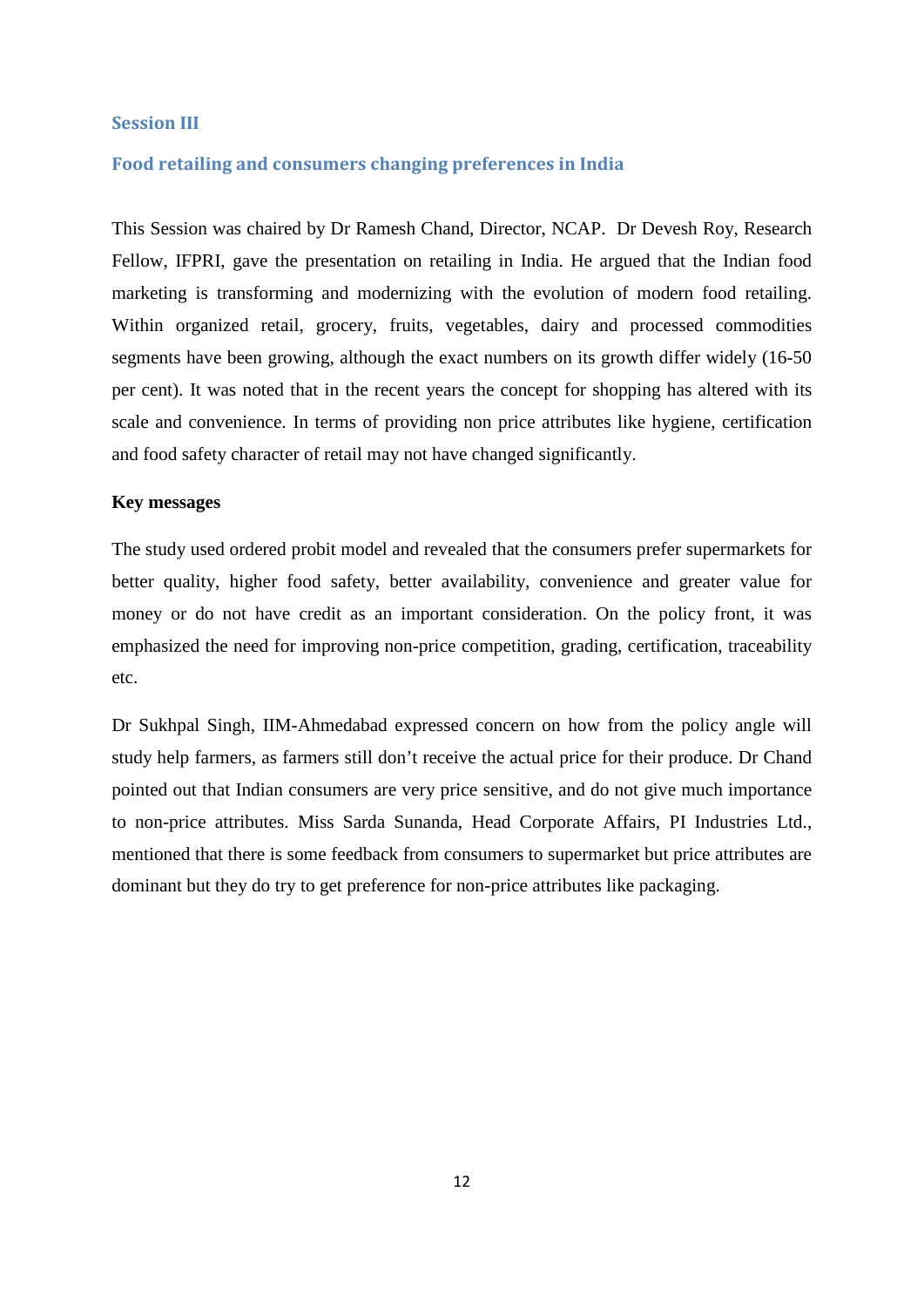## <span id="page-12-0"></span>**Session IV**

## <span id="page-12-1"></span>**Challenges for agricultural policy in India**

The session was chaired by Dr Mruthyunjaya, Former National Director, NAIP. Dr Brouwer gave a presentation on challenges for agricultural policy in India, which aimed to identify the main challenges for food grains and high valued commodities and subsequently determine whether the agricultural policies play a complementary role in addressing the identified challenges.

Dr Brouwer presented the key policy challenges for Indian agri-food system to achieve the targeted agricultural growth of 4 per cent. A growth of 4 per cent would in turn imply a growth of 1-2 per cent per annum, for rice, wheat and pulses. It was pointed out that the agricultural growth has to come from high-valued commodities like horticulture, poultry and livestock (up to 6 per cent per annum). He listed challenges faced by the Indian government. These are (i) growing fiscal deficit, (ii) low growth in agriculture, (iii) high inflation, especially of HVCs, (iv) lack of market integration and high food waste, (v) lack of timely supply of inputs, (vi) growing wages and rising prices of energy, and (vii) excessive fertilizer subsidy.

Dr Brouwer raised the issue of subsidies versus investment programs. He expressed concern on growing subsidies, especially for fertilizer, irrigation and power, and noted that fertilizer subsidy is largely going to the industry.

## **Key messages**

The presentation concluded that majority of government resources are going to subsidies, and affecting investment in agriculture. Dr T. Haque, Director, CSD, called for developing an investment road map for accelerating agricultural growth. Dr Surabhi Mittal, CIMMYT, Senior Economist emphasized the need for encouraging private sector and link farmers with markets. Dr Mruthyunjaya concluded the session and called for evolving pro-poor policies and more investment in agriculture.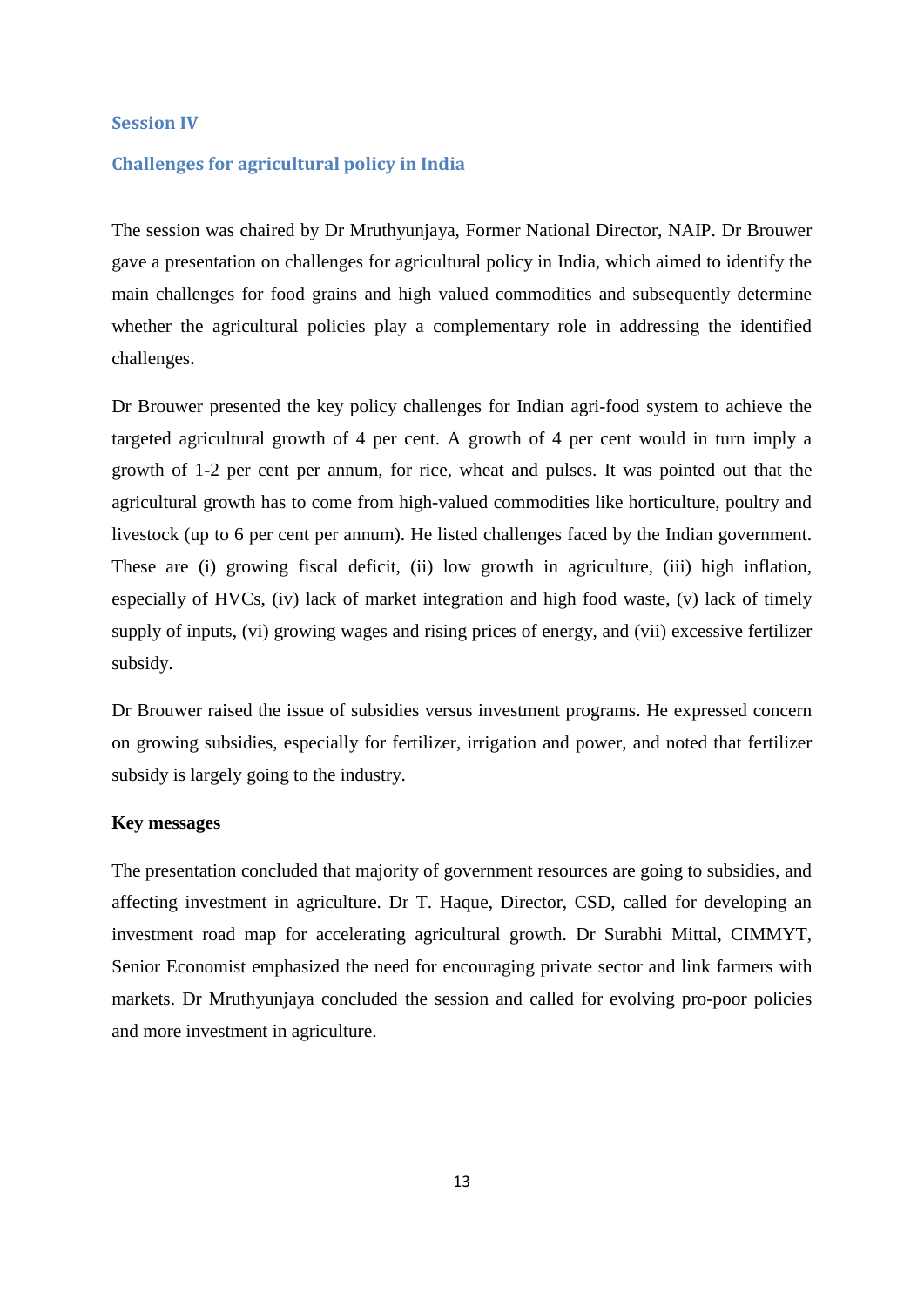# <span id="page-13-0"></span>**Plenary and concluding Session**

The Plenary and concluding session was chaired by Dr Mruthyunjaya, Former National Director, NAIP. He concluded with the remarks that the study is providing useful policy recommendations on demand-supply projections, dairy sector, international trade and rise of supermarkets. He felt that the recommendations of the study will significantly influence policies and promote trade between countries. He appreciated the work of TAPSIM and gave his best wishes to come up with high impact reports. The session was wrapped up with the vote of thanks delivered by Dr Brouwer and Dr Joshi.

\*\*\*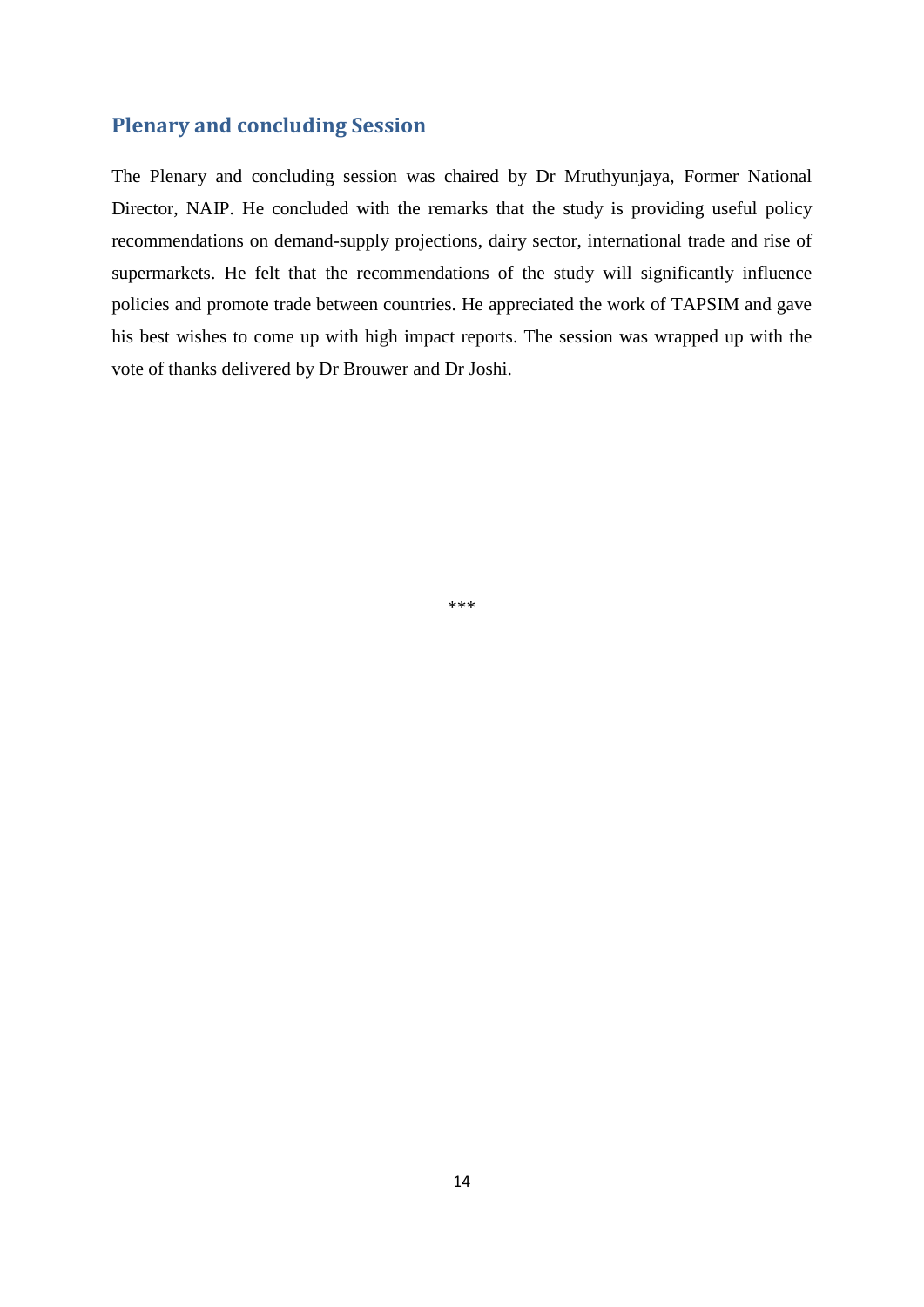## <span id="page-14-0"></span>**Annexure**

#### **Annexure I – Workshop Agenda**

Indian Agriculture and the World Market-Is it a Business as usual? Friday, 30 March 2012 Venue: Committee Room I, NASC Complex, Pusa, New Delhi

**9:30-10:00 hrs Registration** 

**10.00-12.15 hrs Session I** 

*Chairperson: Dr R B Singh, NAAS*

Welcome *Dr P K Joshi, IFPRI* 

Opening remarks and project background *Dr Floor Brouwer, LEI*

**10:10-10:35 hrs Food demand and supply projections for India: 2020 & 2030** *Dr P K Joshi, IFPRI and Dr Praduman Kumar, AERA*

**10.35-11:00 hrs Supply, demand and international trade of agricultural commodities in India**  *Dr Geert Woltjer and Dr Roel Jongeneel, LEI* 

#### *11:00-11:30 hrs Group photo and Tea/Coffee*

11:30-11:50 hrs Comments by discussants *Dr Manoj Panda, CESS Dr Shashanka Bhide, NCAER Dr A Ganesh-Kumar, IFPRI Dr Anjani Kumar, NCAP*

**11:50-12:10 hrs General discussion**

**12:10-12:15 hrs Chairperson's remarks**

**12:15-13:15 hrs Session II**

*Chairperson: Dr R B Singh, NAAS*

**12:15-12:40 hrs Dairy in India and the EU: prospects for the two largest dairy producers in the world** *Dr Roel Jongeneel, Dr PK Joshi, IFPRI, Dr Anjani Kumar, NCAP and Ms Shwetima Joshi, IFPRI*

#### **12:40-12:55 hrs Comments by Discussants**

*Dr K S Ramchandra, NRAA*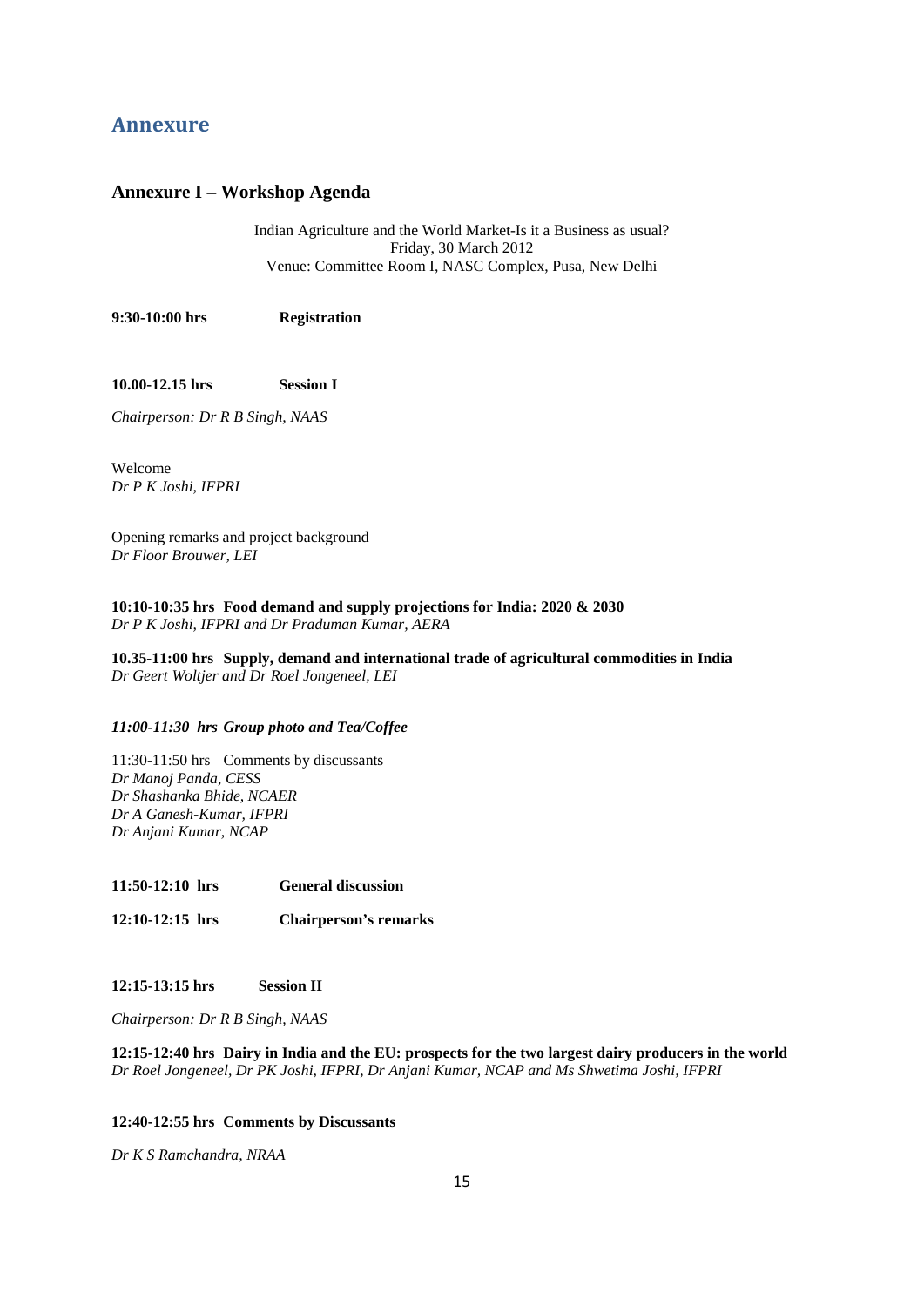*Dr Pratap S Birthal, NCAP Dr A K Bandyopadhyay, Indian Dairy Association Dr Purvi Mehta, ILRI*

#### **12:55-13:10 hrs General Discussion**

#### **13:10-13:15 hrs Chairpersons' remarks**

*13:15-14:15 hrs Lunch*

#### **14:15-15:15 hrs Session III**

#### *Chairperson: Dr Ramesh Chand, NCAP*

**14:15-14:40 hrs Food retailing and consumers changing preferences in India** *Dr Devesh Roy, P K Joshi and Shwetima Joshi, IFPRI*

#### **14:40-14:55 hrs Comments by Discussants**

*Dr Sukhpal Singh, IIM-A Ms S Sunanda, P I Industries Mr Tushar Pandey, Yes Bank*

#### **14:55-15:10 hrs General discussion**

#### **15:10-15:15 hrs Chairperson's remarks**

*15:15-15:30 hrs Tea/Coffee*

#### **15:30-16:20 hrs Session IV**

*Chairperson: Dr Mruthyunjaya, APAARI*

#### **15:30-15:50 hrs Challenges for agricultural policy in India**

Dr Floor Brouwer, LEI, Dr Vijay Laxmi Pandey, IGIDR and Dr P K Joshi, IFPRI

#### **15:50-16:05 hrs Comments by Discussants**

*Dr T Haque, CSD Dr Surabhi Mittal, CIMMYT*

#### **16:05-16:15 hrs General Discussion**

- **16:15-16:20 hrs Chairperson's remarks**
- **16:20-16:30 hrs Wrap-up Session**

*Dr Floor Brouwer, LEI Dr P K Joshi, IFPRI*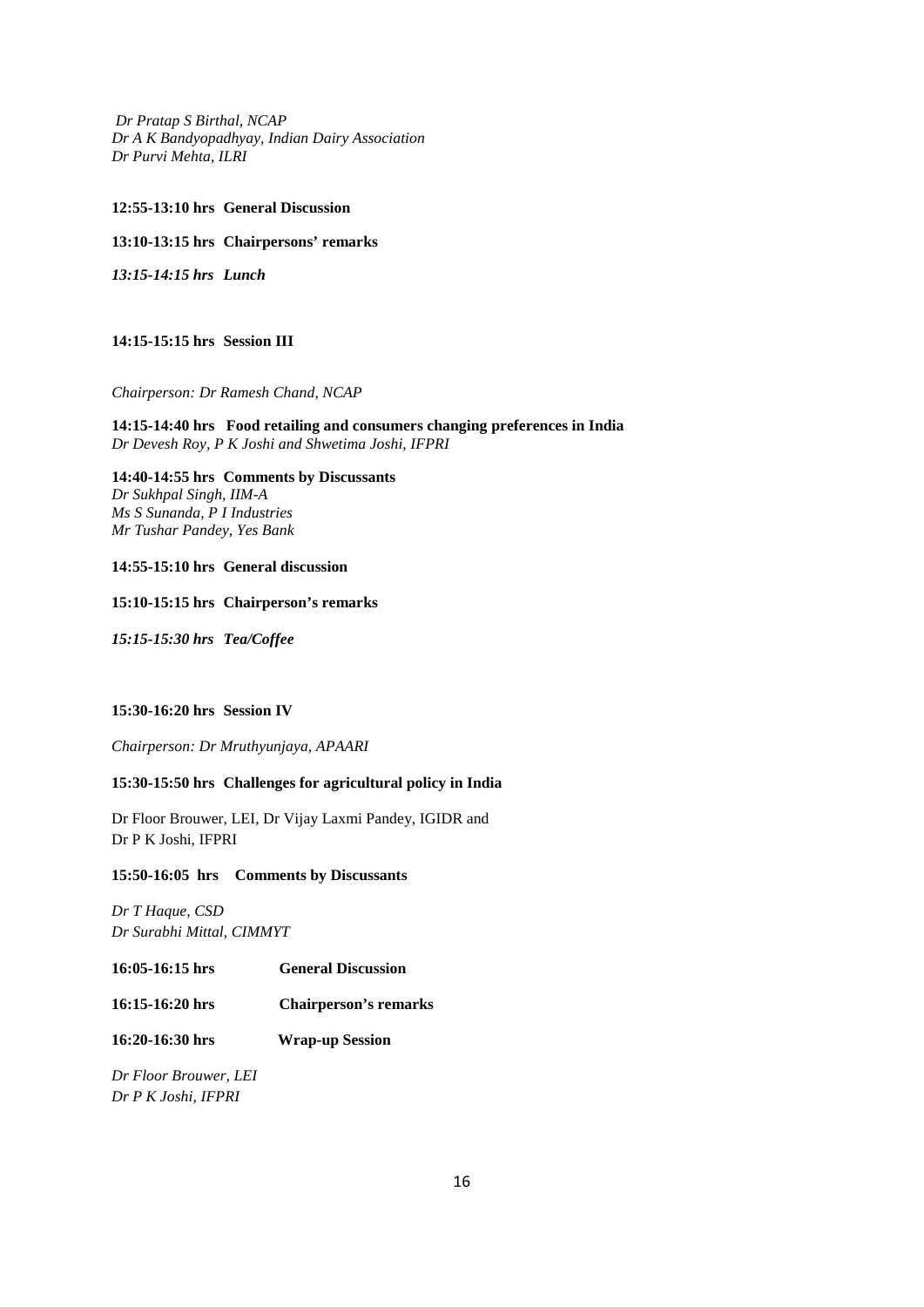# **Annexure II - List of Participants**

| <b>Name</b>              | <b>Designation</b>                                           | Organization                                                    | <b>Email address</b>                     |
|--------------------------|--------------------------------------------------------------|-----------------------------------------------------------------|------------------------------------------|
|                          | Program Officer-Rural                                        |                                                                 |                                          |
| Dr Chandrakant Pradhan   | Development                                                  | Aga Khan Foundation (India)                                     | chandrakant.pradhan@akdn.org             |
|                          |                                                              | Asia-Pacific Consortium on<br><b>Agricultural Biotechnology</b> |                                          |
| Dr J.L Karihaloo         | Cordinator                                                   | (APCoAB)                                                        | j.karihaloo@cgiar.org                    |
|                          | Counsellor                                                   |                                                                 |                                          |
| Ms Slava Zeman           | (Agriculture)                                                | <b>Australian High Commission</b>                               | Slava.Zeman@dfat.gov.au                  |
| Dr Manoj Panda           | Director                                                     | Centre for Economic and Social<br>Studies (CESS)                | manoj@cess.ac.in                         |
| Dr Surabhi Mittal        | Senior Scientist                                             | <b>CIMMYT</b>                                                   | s.mittal@cgiar.orf                       |
| Dr T Haque               | Director                                                     | <b>Council for Social</b><br>Development                        | haquecacp@yahoo.com<br>haque@rdiland.org |
| Mr M S Rao               | <b>CEO</b>                                                   | <b>CSISA</b>                                                    | m.s.rao@cgiar,org                        |
| Mr Mukanjay Singh        | Project Officer -<br>Product Board of<br>Livestock and meat. | Embassy of the Kingdom of<br>the Netherlands                    | agri.nl.nde@gmail.com                    |
|                          | Senior Assistant                                             |                                                                 |                                          |
| Ms Ruchira Saini         | Director-Agriculture                                         | <b>FICCI</b>                                                    | ruchira@ficci.com                        |
| Prof.Bhushana Karandikar | Professor                                                    | <b>Gokhale Institute of Politics</b><br>and Economics           | kbhushana@gmail.com                      |
| Dr.S.S. Kalamkar         | Professor                                                    | <b>Gokhale Institute of Politics</b><br>and Economics           | dearshri@gmail.com                       |
|                          |                                                              | <b>Gokhale Institute of Politics</b>                            |                                          |
| Dr Deepak Shah           | <b>Faculty Member</b>                                        | and Economics                                                   | deepak.ds.shah@gmail.com                 |
| Dr Praduman Kumar        | Professor                                                    | <b>AERA</b>                                                     | pkumariari@rediffmail.com                |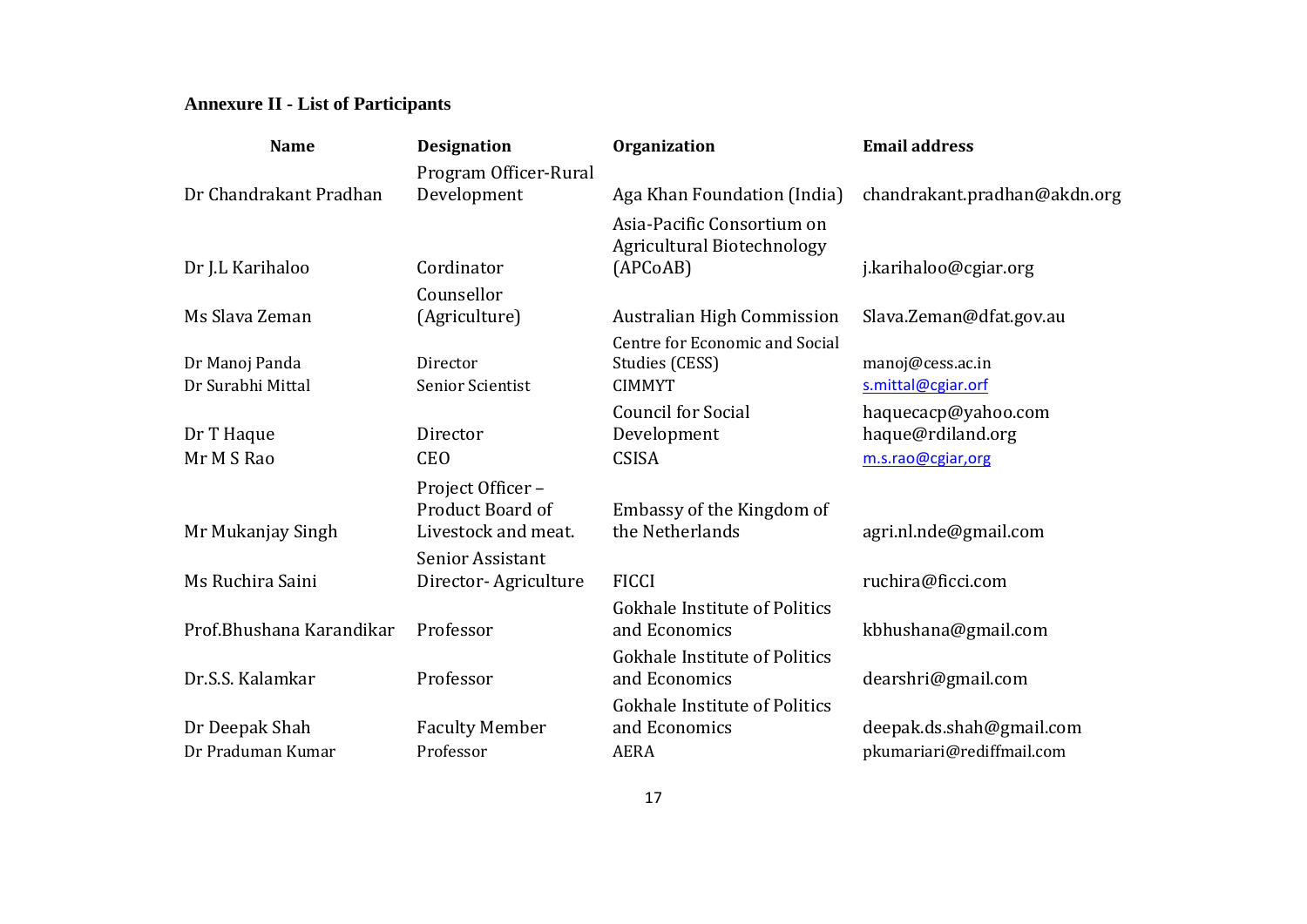| Ms Meera Mishra       | Country Co-ordinator           | <b>IFAD</b>                                              | m.mishra@ifad.org          |
|-----------------------|--------------------------------|----------------------------------------------------------|----------------------------|
| Ms Shwetima Joshi     | <b>Research Analyst</b>        | <b>IFPRI</b>                                             | s.joshi@cgiar.org          |
| Dr. Devesh Roy        | <b>Research Fellow</b>         | <b>IFPRI</b>                                             | d.roy@cgiar.org            |
| Dr. P K Joshi         | Director South Asia            | <b>IFPRI</b>                                             | p.joshi@cgiar.org          |
| Dr.Sukhpal Singh      | Professor                      | IIM-A                                                    | sukhpal.@iegindia.org      |
| Dr.A K Bandyopadhyay  | President                      | <b>Indian Dairy Association</b>                          | amalk48@yahoo.co.in        |
| Dr. Floor Brouwer     | Senior scientist               | <b>LEI</b>                                               | Floor.Brouwer@wur.nl       |
| Dr. Geert Woltjer     | Senior scientist               | <b>LEI</b>                                               |                            |
| Dr. Roel Jongeneel    | Senior scientist               | <b>LEI</b>                                               |                            |
| Dr. Ranjit Kumar      | <b>Senior Scientist</b>        | <b>NAARM</b>                                             | ranjitkumar@naarm.ernet.in |
| Dr. R B Singh         | President                      | <b>NAAS</b>                                              |                            |
| Shiv Kumar            | <b>Senior Scientist</b>        | <b>NACP</b>                                              | shivkumardull@gmail.com    |
|                       | <b>Former National</b>         |                                                          |                            |
| Dr Mruthyunjaya Hedge | Director                       | <b>NAIP</b>                                              | mruthyunjaya1947@gmail.com |
| Dr. Shashank Bhide    | Deputy Director General        | National Council of Applied<br>Economic Research (NCAER) | shashankabhide@gmail.com   |
|                       |                                | National Rainfed Area                                    |                            |
| Dr. K S Ramachandra   | Member                         | Authority                                                | koodliramu@yahoo.co.in     |
| Dr. Anjani Kumar      | <b>Principal Scientists</b>    | <b>NCAP</b>                                              | anjani@ncap.res.in         |
| Dr. Pratap S Birthal  | <b>Principal Scientists</b>    | <b>NCAP</b>                                              | psbirthal@ncap.res.in      |
| Dr.Ramesh Chand       | Director                       | <b>NCAP</b>                                              | diretor@ncap.org           |
| Dr. K K Datta         | Head                           | <b>NDRI</b>                                              | kkdatta2007@gmail.com      |
| Dr. P Shinoj          | Scientist                      | <b>NCAP</b>                                              | pshinoj@ncap.res.in        |
| Ms. S S Sunanda       | Corporate Affairs              | P I Industries                                           | sarada.sunanda@piind.com   |
|                       | Senior Development             |                                                          |                            |
| Dr. Suzzane Ross      | Advisor                        | <b>USAID</b>                                             | sross@usaid.gov            |
| Ms. Deepa Dhandkhar   | <b>Agricultural Specialist</b> | <b>USDA</b>                                              |                            |
| Dr. Deepa Ahluwalia   | Senior Economist               | <b>World Bank</b>                                        | dahluwalia@worldbank.org   |
|                       |                                |                                                          |                            |